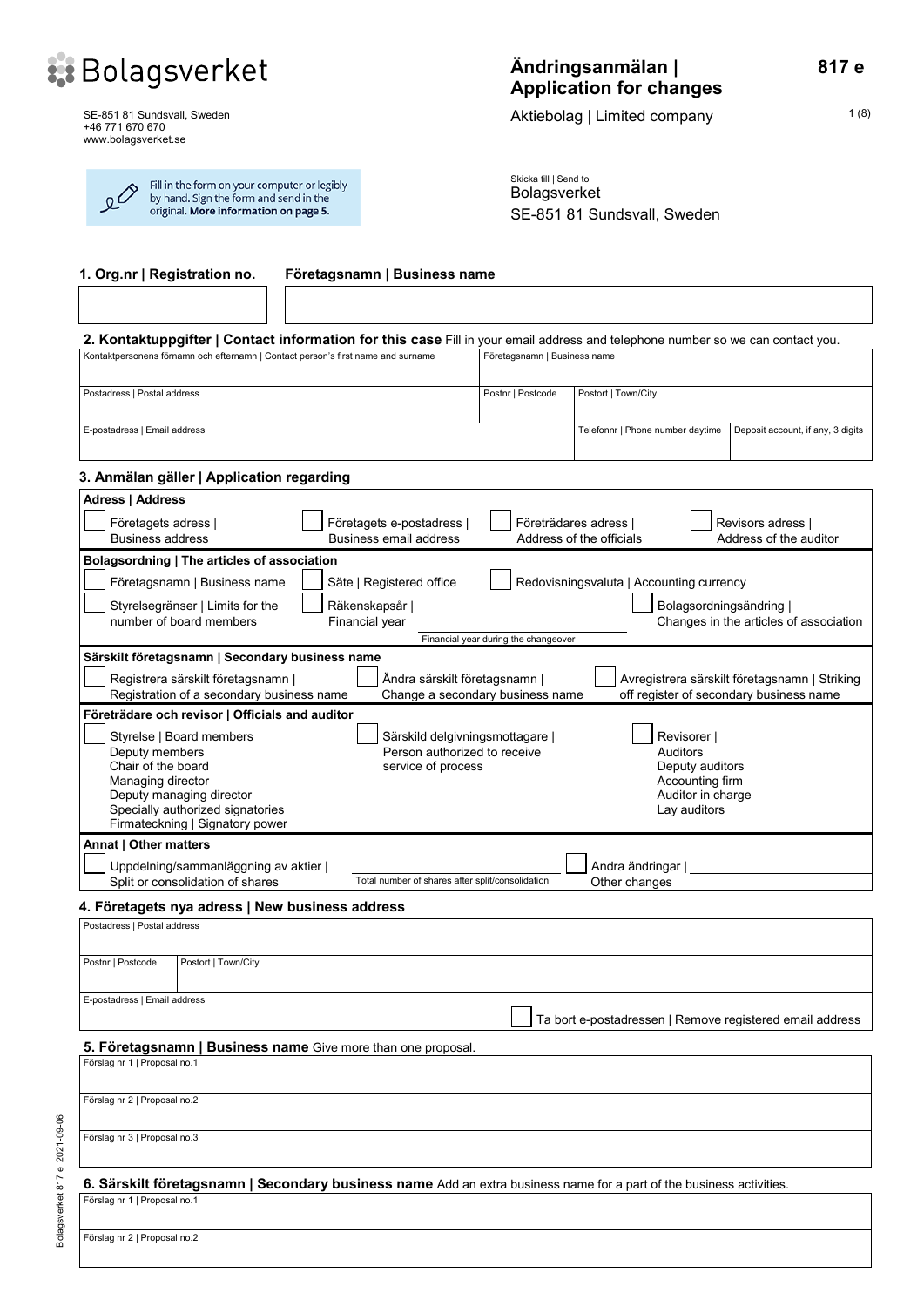#### **7. Verksamhet för särskilt företagsnamn | Business activities under the secondary business name** These must be a part of the main business's business activities. Write in Swedish.

#### **8. Personer eller revisionsbolag som har avgått från sina uppdrag | Individuals or accounting firms that have resigned from their assignments**

| . <b>. .</b><br>Namn   Name | Uppdrag   Assignment eg board member, managing director, signatory, auditor |  |  |
|-----------------------------|-----------------------------------------------------------------------------|--|--|
|                             |                                                                             |  |  |
|                             |                                                                             |  |  |
|                             |                                                                             |  |  |
|                             |                                                                             |  |  |
|                             |                                                                             |  |  |
|                             |                                                                             |  |  |
|                             |                                                                             |  |  |

# **9. Styrelseordförande | Chair of the board** is appointed only if the board consists of more than one board member.

| Personnr I Personal identity number<br>Efternamn I Surname |  |  |                      |
|------------------------------------------------------------|--|--|----------------------|
|                                                            |  |  | Förnamn I First name |
|                                                            |  |  |                      |

#### **10. Styrelseledamöter | Board members**

| Personnummer   Personal identity number (date of birth, if resident abroad) | Land (om bosatt utomlands)   Country (if resident abroad)                                                         |                     | Arbetstagarrepresentant  <br>Employee representative |
|-----------------------------------------------------------------------------|-------------------------------------------------------------------------------------------------------------------|---------------------|------------------------------------------------------|
| Efternamn   Surname                                                         | Samtliga förnamn   All first names                                                                                |                     |                                                      |
| Postadress   Postal address                                                 | Postnr   Postcode                                                                                                 | Postort   Town/City |                                                      |
| Personnummer   Personal identity number (date of birth, if resident abroad) | Land (om bosatt utomlands)   Country (if resident abroad)                                                         |                     | Arbetstagarrepresentant  <br>Employee representative |
| Efternamn   Surname                                                         | Samtliga förnamn   All first names                                                                                |                     |                                                      |
| Postadress   Postal address                                                 | Postnr   Postcode                                                                                                 | Postort   Town/City |                                                      |
| Personnummer   Personal identity number (date of birth, if resident abroad) | Land (om bosatt utomlands)   Country (if resident abroad)<br>Arbetstagarrepresentant  <br>Employee representative |                     |                                                      |
| Efternamn   Surname                                                         | Samtliga förnamn   All first names                                                                                |                     |                                                      |
| Postadress   Postal address                                                 | Postnr   Postcode                                                                                                 | Postort   Town/City |                                                      |
| Personnummer   Personal identity number (date of birth, if resident abroad) | Land (om bosatt utomlands)   Country (if resident abroad)                                                         |                     | Arbetstagarrepresentant  <br>Employee representative |
| Efternamn   Surname                                                         | Samtliga förnamn   All first names                                                                                |                     |                                                      |
| Postadress   Postal address                                                 | Postnr   Postcode                                                                                                 | Postort   Town/City |                                                      |

#### **11. Styrelsesuppleanter | Deputy members of the board**

| Personnummer   Personal identity number (date of birth, if resident abroad) | Land (om bosatt utomlands)   Country (if resident abroad) |                     | Arbetstagarrepresentant  <br>Employee representative |
|-----------------------------------------------------------------------------|-----------------------------------------------------------|---------------------|------------------------------------------------------|
| Efternamn   Surname                                                         | Samtliga förnamn   All first names                        |                     |                                                      |
| Postadress   Postal address                                                 | Postnr   Postcode                                         | Postort   Town/City |                                                      |
| Personnummer   Personal identity number (date of birth, if resident abroad) | Land (om bosatt utomlands)   Country (if resident abroad) |                     | Arbetstagarrepresentant  <br>Employee representative |
| Efternamn   Surname                                                         | Samtliga förnamn   All first names                        |                     |                                                      |
| Postadress   Postal address                                                 | Postnr   Postcode                                         | Postort   Town/City |                                                      |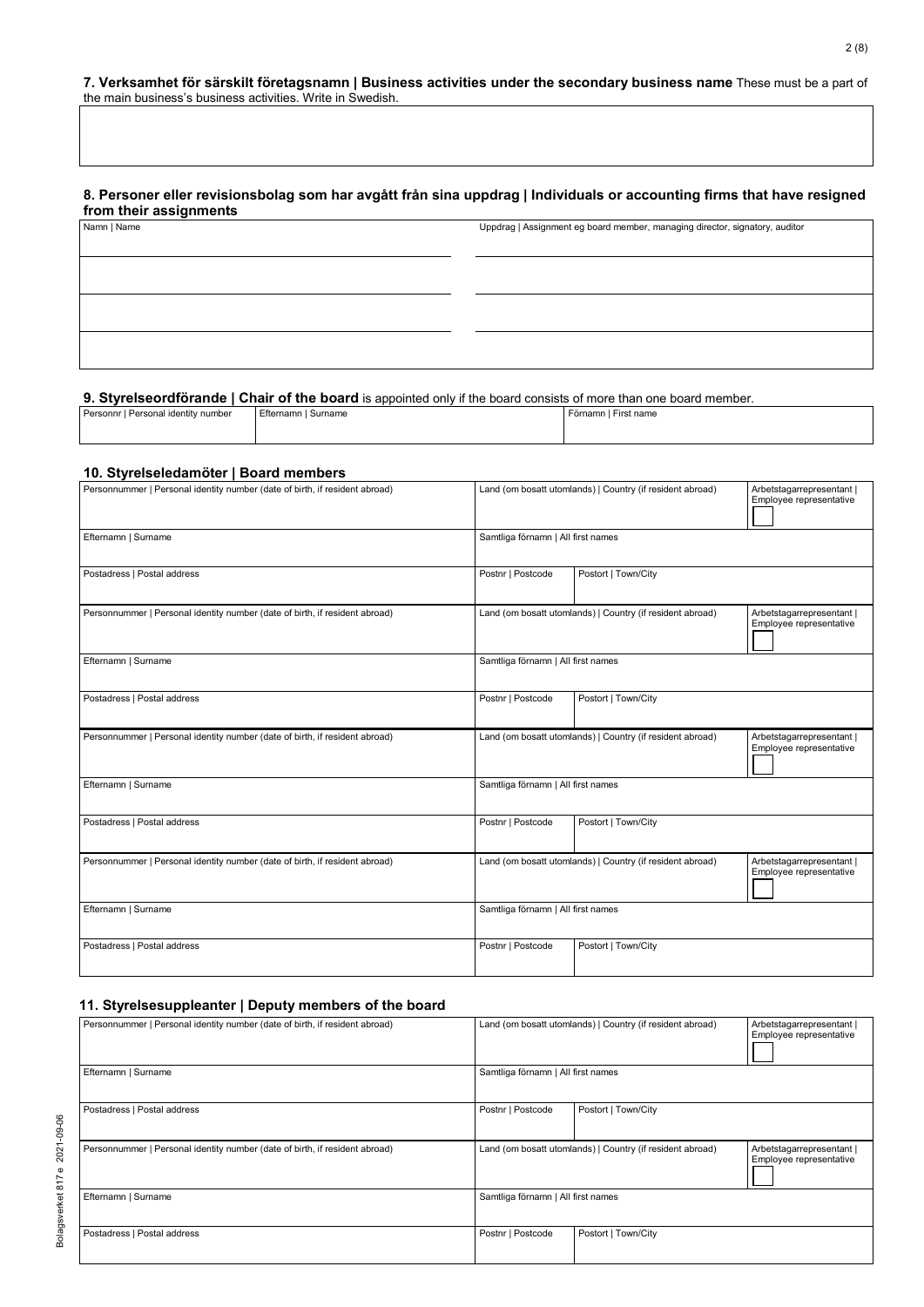#### **12. Verkställande direktör | Managing director**

| Personnummer   Personal identity number (date of birth, if resident abroad) | Land (om bosatt utomlands)   Country (if resident abroad) |                     |  |
|-----------------------------------------------------------------------------|-----------------------------------------------------------|---------------------|--|
|                                                                             |                                                           |                     |  |
| Efternamn   Surname                                                         | Samtliga förnamn   All first names                        |                     |  |
|                                                                             |                                                           |                     |  |
| Postadress   Postal address                                                 | Postnr   Postcode                                         | Postort   Town/City |  |
|                                                                             |                                                           |                     |  |

#### **13. Vice verkställande direktör | Deputy managing director**

| Personnummer   Personal identity number (date of birth, if resident abroad) | Land (om bosatt utomlands)   Country (if resident abroad) |                     |
|-----------------------------------------------------------------------------|-----------------------------------------------------------|---------------------|
|                                                                             |                                                           |                     |
| Efternamn   Surname                                                         | Samtliga förnamn   All first names                        |                     |
|                                                                             |                                                           |                     |
| Postadress   Postal address                                                 | Postnr   Postcode                                         | Postort   Town/City |
|                                                                             |                                                           |                     |

#### **14. Särskild firmatecknare | Specially authorized signatory**

| Personnummer   Personal identity number (date of birth, if resident abroad) |                                    | Land (om bosatt utomlands)   Country (if resident abroad) |
|-----------------------------------------------------------------------------|------------------------------------|-----------------------------------------------------------|
| Efternamn   Surname                                                         | Samtliga förnamn   All first names |                                                           |
| Postadress   Postal address                                                 | Postnr   Postcode                  | Postort   Town/City                                       |

#### **15. Särskild delgivningsmottagare | Person authorized to receive service of process**

| Personnummer   Personal identity number |                                    |                     |
|-----------------------------------------|------------------------------------|---------------------|
| Efternamn   Surname                     | Samtliga förnamn   All first names |                     |
| Postadress   Postal address             | Postnr   Postcode                  | Postort   Town/City |

#### **16. Revisor | Auditor**

| 19.101100117041001                      |                                                           |                     |
|-----------------------------------------|-----------------------------------------------------------|---------------------|
| Personnummer   Personal identity number | Land (om bosatt utomlands)   Country (if resident abroad) |                     |
|                                         |                                                           |                     |
| Efternamn   Surname                     | Samtliga förnamn   All first names                        |                     |
|                                         |                                                           |                     |
| Postadress   Postal address             | Postnr   Postcode                                         | Postort   Town/City |
|                                         |                                                           |                     |

#### **17. Revisorssuppleant | Deputy auditor**

| Personnummer   Personal identity number |                                    | Land (om bosatt utomlands)   Country (if resident abroad) |
|-----------------------------------------|------------------------------------|-----------------------------------------------------------|
| Efternamn   Surname                     | Samtliga förnamn   All first names |                                                           |
| Postadress   Postal address             | Postnr   Postcode                  | Postort   Town/City                                       |

#### **18. Revisionsbolag | Accounting firm** if appointed as auditor.

| Namn, revisionsbolaget   Business name of the accounting firm |                                                           | Organisationsnummer   Registration number |  |  |
|---------------------------------------------------------------|-----------------------------------------------------------|-------------------------------------------|--|--|
| Postadress   Postal address                                   | Postnr   Postcode                                         | Postort   Town/City                       |  |  |
| Huvudansvarig revisor   Auditor in charge                     |                                                           |                                           |  |  |
| Personnummer   Personal identity number                       | Land (om bosatt utomlands)   Country (if resident abroad) |                                           |  |  |
| Efternamn   Surname                                           | Samtliga förnamn   All first names                        |                                           |  |  |
| Postadress   Postal address                                   | Postnr   Postcode                                         | Postort   Town/City                       |  |  |

#### **19. Lekmannarevisor | Lay auditor**

| Personnummer   Personal identity number | Land (om bosatt utomlands)   Country (if resident abroad) |                     |  |
|-----------------------------------------|-----------------------------------------------------------|---------------------|--|
|                                         |                                                           |                     |  |
| Efternamn   Surname                     | Samtliga förnamn   All first names                        |                     |  |
|                                         |                                                           |                     |  |
| Postadress   Postal address             | Postnr   Postcode                                         | Postort   Town/City |  |
|                                         |                                                           |                     |  |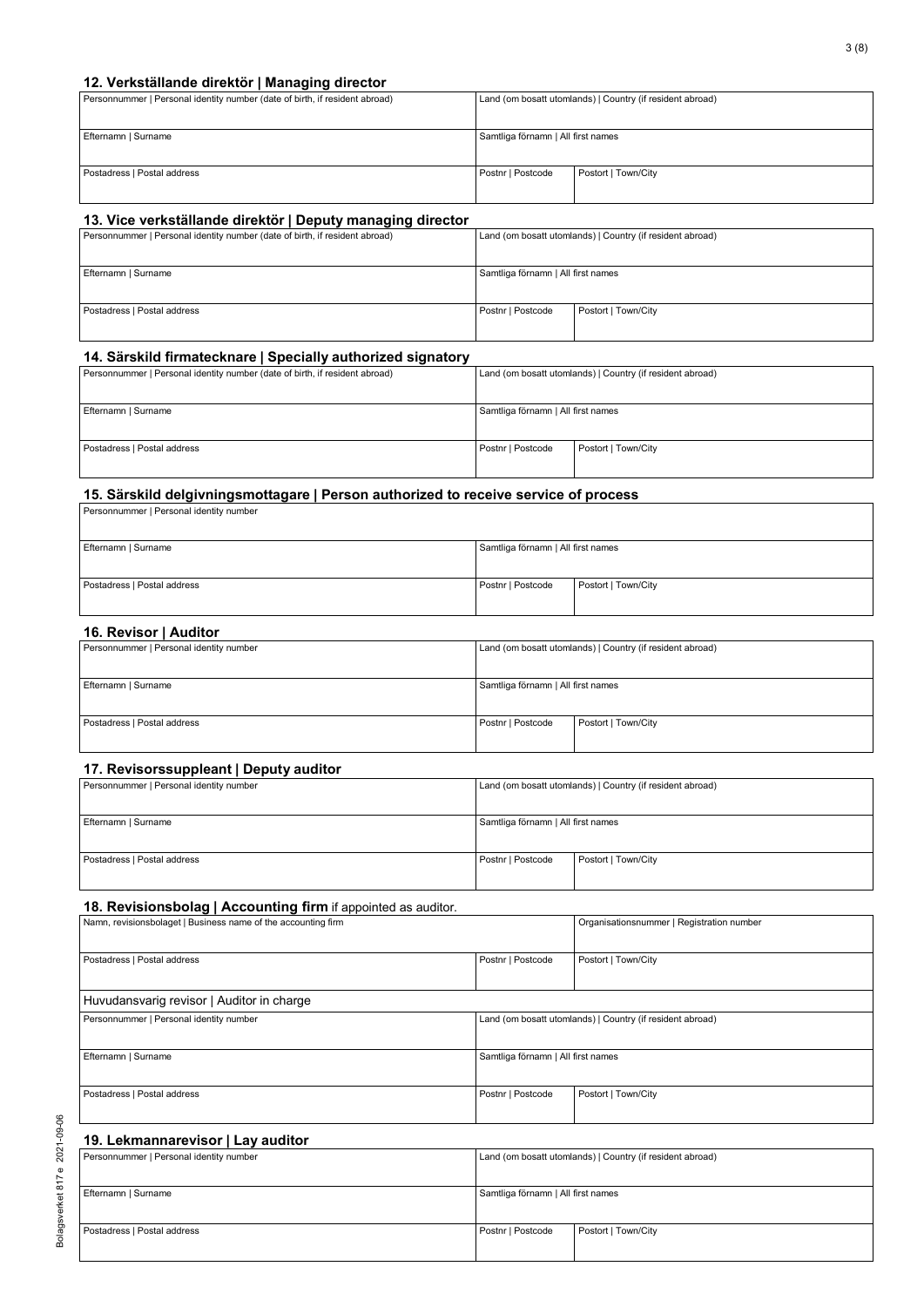#### **20. Lekmannarevisor, suppleant | Deputy lay auditor**

| Personnummer   Personal identity number |                                    | Land (om bosatt utomlands)   Country (if resident abroad) |
|-----------------------------------------|------------------------------------|-----------------------------------------------------------|
| Efternamn   Surname                     | Samtliga förnamn   All first names |                                                           |
| Postadress   Postal address             | Postnr   Postcode                  | Postort   Town/City                                       |

**21. Firmateckning | Signatory power** This must always be stated when changing the board of directors, managing director, deputy managing director or other appointed signatories.

| Firman tecknas av styrelsen (ordinarie styrelseledamöter)  <br>The board of directors is entitled to sign on behalf of the<br>company (the ordinary board members).                                                                        | 2) Registrerad firmateckning ska inte ändras   Registered signatory<br>power remains unchanged.                                            |
|--------------------------------------------------------------------------------------------------------------------------------------------------------------------------------------------------------------------------------------------|--------------------------------------------------------------------------------------------------------------------------------------------|
| 3) Firman tecknas av styrelseledamoten/styrelseledamöterna<br>och styrelsesuppleanten/styrelsesuppleanterna var för sig  <br>The board member(s) and the deputy member(s),<br>individually, are entitled to sign on behalf of the company. | 4) Firman tecknas av styrelseledamöterna var för sig<br>The board members, individually, are entitled to sign on<br>behalf of the company. |
| 5) Firman tecknas av styrelseledamöterna två i förening  <br>Any two board members, together, are entitled to sign<br>on behalf of the company.                                                                                            | 6) Firman tecknas enligt nedan   The entitlement to sign on<br>behalf of the company is as stated below:                                   |
| Fyll i eventuell annan firmateckning här   If applicable, fill in another alternative for signatory power here. Write in Swedish.                                                                                                          |                                                                                                                                            |

#### **22. Övrigt | Other matters**

**23. Försäkran och underskrift | Declaration and signature** The form must be signed by a board member, by the managing director or by the official for whom the changes apply. Please use blue ink.

#### **I do hereby solemnly declare that**

- the individuals to be registered through this application have accepted their assignments
- the information in this application regarding appointments or resignations, the signatory power and the secondary business name corresponds to the resolutions that this application is based on
- the individuals to be registered through this application do not have custodians as stated in chapter 11, section 7 of the Swedish Parental Code
- the individuals to be registered have not been declared bankrupt (applies to all except the person authorized to receive service of process)
- the auditors meet the qualification requirements as stated in chapter 9, sections 10-13 of the Swedish Companies Act
- the auditors meet the qualification requirements as stated in chapter 10, section 9, first paragraph of the Swedish Banking and Financing Business Act (only applies if the company in question is a credit market company)
- the lay auditors meet the qualification requirements as stated in chapter 10, section 9 of the Swedish Companies Act.

Datum | Date Namnteckning | Sign name Namnförtydligande | Print name

#### **Registreringsavgift | Registration fee**

We will send a notification to the contact person for this case with information about the registration fee and how to pay it. We can start processing your application when we have received the payment.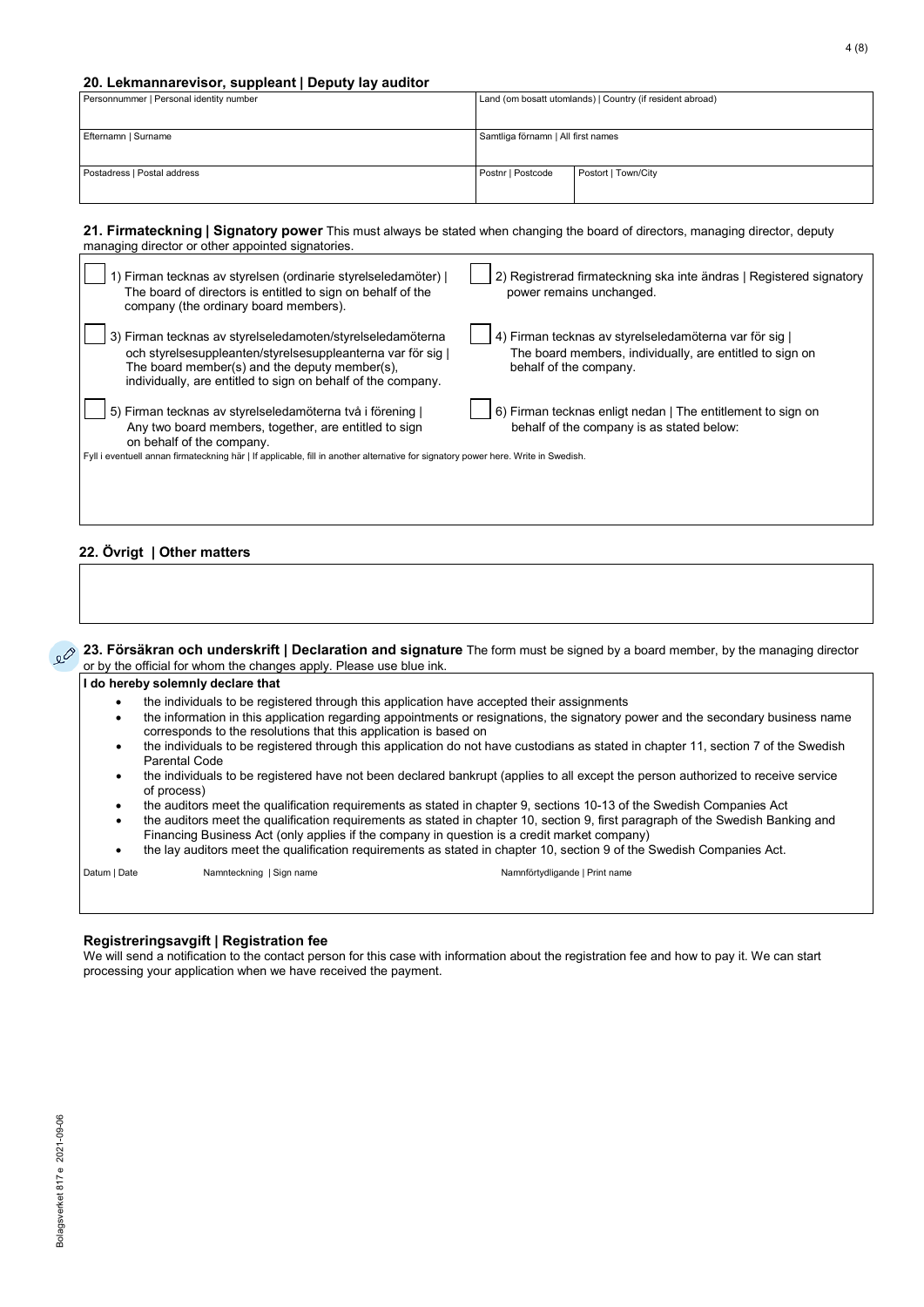# **Information**

**Use this form when you want to register changes for a limited company, or use the e-service on the website verksamt.se (in Swedish only). E-services and more information are available on bolagsverket.se. Please note that all documents must be in Swedish. When the application has been registered we will send you a registration certificate in Swedish.**

# **1. Registration no. and business name**

Fill in the company registration number and the business name.

# **2. Contact information for this case**

Fill in the contact information for this case. Please note that we usually send notifications by email. If you do not fill in an email address, we will send notifications by post.

If the contact person has a deposit account with Bolagsverket and wants to use it for payment of the registration fee, you must also fill in the three-digit account number.

# **3. Application regarding**

Ø

State the changes you want to notify us of for registration. Some changes must be added directly in the articles of association which must be submitted as an attachment with this form. Read more below.

### **Attachments – when changing the articles of association**

- Minutes from the shareholders' meeting (certified copy) confirming that the new articles of association have been adopted.
- The new version of the articles of association.

### **Change the financial year**

If you want to change the financial year, tick the box Financial year. Fill in the financial year during the changeover, including year, month and date, eg 2014-07-01–2015-12-31. You must also write the change in the articles of association. You may change only the current or the coming financial year.

A new financial year may not be used before it has been registered. The changeover financial year may therefore be shortened or sometimes extended to a maximum of 18 months. For further information, see the information brochure, Omläggning av räkenskapsår, SKV 424 (in Swedish only) on the Swedish Tax Agency's website.

### **Change the business activities**

If you want to change the business activities, tick the box for Changes in the articles of association. Describe the business activities in detail in the articles of association. Be precise about which line of business the business activities belong to, for example shoe retail or consulting business within IT.

### **Change the limits of the share capital**

If you want to change the limits of the share capital, tick the box for Changes in the articles of association and make the change in the articles of association.

### **Choose not to have an auditor**

The articles of association must state whether the company will have an auditor or not. Many smaller private limited companies may add a clause in the articles of association stating that they choose not to have an auditor. If you are removing the auditor, tick the changes that apply, such as Changes in the articles of association and Auditors.

### **Other matters**

State other changes here such as a split or consolidation of shares. If the company is going to split or consolidate its shares, you must state the total number of shares the company has after the split or consolidation is completed. A specific resolution on the consolidation or split of shares must also be included in the minutes of the shareholders' meeting. Special rules apply for limited companies with their shares registered at the Central Securities Depository.

### **4. The new business address**

Fill in the new address as well as the email address, if any. If you want to remove the registered email address, please tick the box. Please note that you must always change your address both directly with Bolagsverket and with Svensk Adressändring.

### **5. Business name**

State more than one business name proposal. If you submit more than one proposal, we will examine them in the order you have listed them in. We will register the first proposal we examine which we are able to accept, without first contacting you. Read more about choosing a business name on bolagsverket.se.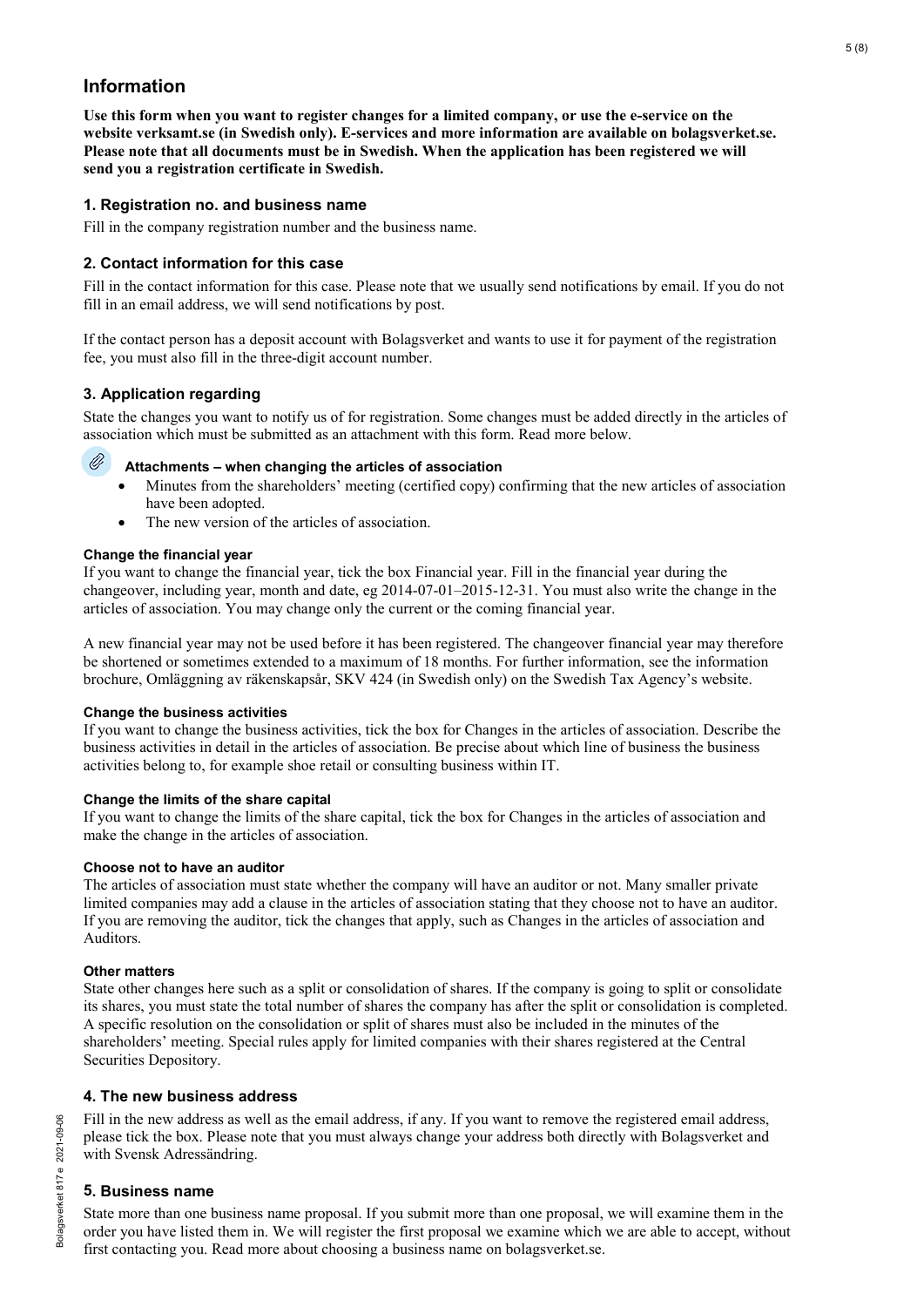

# **Attachments**

- Minutes of the shareholders' meeting (certified copy) confirming that the new articles of association have been adopted.
- The new version of the articles of association (a copy).

# **6. Secondary business name**

The secondary business name is a separate name for a specific part of the business. The secondary business name should not be mentioned in the articles of association. Fill in more than one proposal for secondary business name.

# **7. Business activities under the secondary business name**

Fill in the business activities to be carried out under the secondary business name. Be exact when defining the line of business. The business activities under the secondary business name must be a part of the business activities of the main company.

# **8. Individuals or accounting firms that have resigned from their assignments**

Fill in the name and position of the individuals or accounting firms that have resigned. If an accounting firm has resigned, remember to also fill in the details of the auditor in charge.

### **Did the auditor resign prematurely?**

If an auditor's assignment ends prematurely, the auditor and the appointing party must both notify Bolagsverket the reasons for this. Fill in your reasons for the resignation in box 22. Other matters.

The auditor must always submit a statement about the examination they have carried out during the length of their assignment during the current financial year. The auditor's reasons and statement may be filed separately.

# **9. Chair of the board**

If the board of directors consists of more than one board member, the board must appoint a chair of the board. Fill in the personal details of the chair of the board here.

# **10. Board members**

Fill in the personal and address details of newly appointed board members or details such as a change of address. Individuals who are not registered in the Swedish population register must fill in their country of residence. Please note that you must fill in box 21. Signatory power, when changing the board.

You must also fill in details of the board members and deputy members who have been appointed as employee representatives and tick the box Employee representative.

In a private limited company the board of directors may consist of one or more board members. If fewer than three board members have been appointed, at least one deputy member must be appointed. Public limited companies must have at least three board members.

The following individuals must be resident within the European Economic Area (EEA)

- at least half of the board members and the deputy members (counted separately)
- the managing director
- the deputy managing directors
- at least one of the signatories.

If the company does not fulfil these requirements, you may apply to Bolagsverket for exemption.

#### O) **Attachments**

- Minutes of the shareholders' meeting (certified copy) showing the appointment of new board members and deputy members. The minutes must also be enclosed when reducing the number of board members or deputy members.
- A certified copy of passport for each person who is not registered in the Swedish population register.\*
- An application for exemption if the residence requirements are not fulfilled.
- A certified copy of the minutes or similar document from the trade union (the appointing body) confirming the appointment of the employee representative.

### **11. Deputy members of the board**

Fill in the personal and address details of the deputy members of the board. Read more under 10. Board members.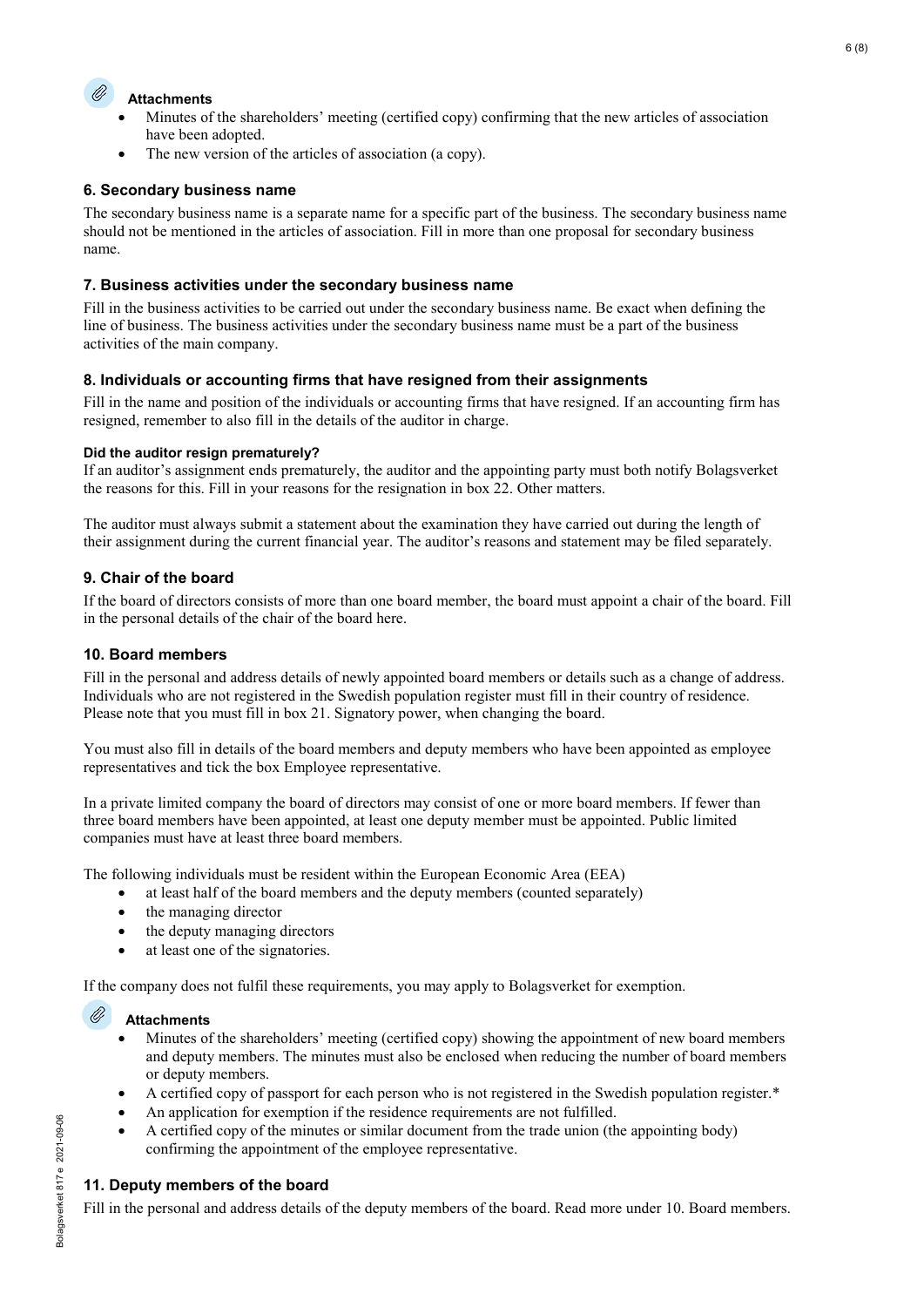# **12. Managing director**

If the company has a managing director, fill in their personal and address details. In public limited companies the board must appoint a managing director who is not the chair of the board.

#### Ø **Attachment**

• A certified copy of a passport for each person who is not registered in the Swedish population register.\*

# **13. Deputy managing director**

If the company has a deputy managing director, fill in their personal and address details here. Read more under 12. Managing director.

# **14. Specially authorized signatory**

If there are other individuals (not board members) who are authorized to sign on behalf of the company, fill in their details here. Fill in the details in box 22. Other matters, if more than one person will be registered. You must also fill in box 20. Signatory power.

#### Ø **Attachment**

• A certified copy of a passport for each person who is not registered in the Swedish population register.\*

# **15. Person authorized to receive service of process**

If the company does not have an authorized representative who is resident (domiciled) in Sweden, the board must appoint a person who is authorized to receive service of process. Fill in the personal and address details of this person here. Only board members, specially authorized signatories and the managing director are considered to be authorized representatives.

The person authorized to receive service of process must be registered in the Swedish population register. Please note that a person authorized to receive service of process should only be registered when required to by law.

# **16. Auditor**

If the company has an auditor, fill in their personal and address details here. The auditor must be authorized or approved. An authorized auditor is required in the cases mentioned in chapter 9, section 13 of the Swedish Companies Act. Read more under 3. Application regarding – Choose not to have an auditor.

#### O) **Attachment**

• Minutes of the shareholders' meeting (certified copy) confirming the appointment of auditor.

### **17. Deputy auditor**

If the company has appointed a deputy auditor, fill in their personal and address details here. If an authorized auditor is required by law, at least one of the deputy auditors must also be authorized. Read more under 16. Auditor.

### **18. Accounting firm**

If the company has chosen an accounting firm, you must fill in the details here, as well as the personal and address information of the auditor in charge. You can also fill in the details of an accounting firm that is the deputy auditor here. State that the information refers to a deputy auditor in box 22. Other matters. Read more under 15. Auditor.

#### O) **Attachment**

• Minutes of the shareholders' meeting (certified copy) confirming the appointment of accounting firm. If the company has only changed the deputy auditor, the attachment is not needed.

### **19. Lay auditor**

If the company has a lay auditor, fill in their personal and address details here. Read more under 16. Auditor.

#### **Attachment**

• Minutes of the shareholders' meeting (certified copy) confirming the appointment of lay auditor.

### **20. Deputy lay auditor**

If the company has appointed a deputy lay auditor, fill in their personal and address details here. Read more under 19. Lay auditor.

Ø